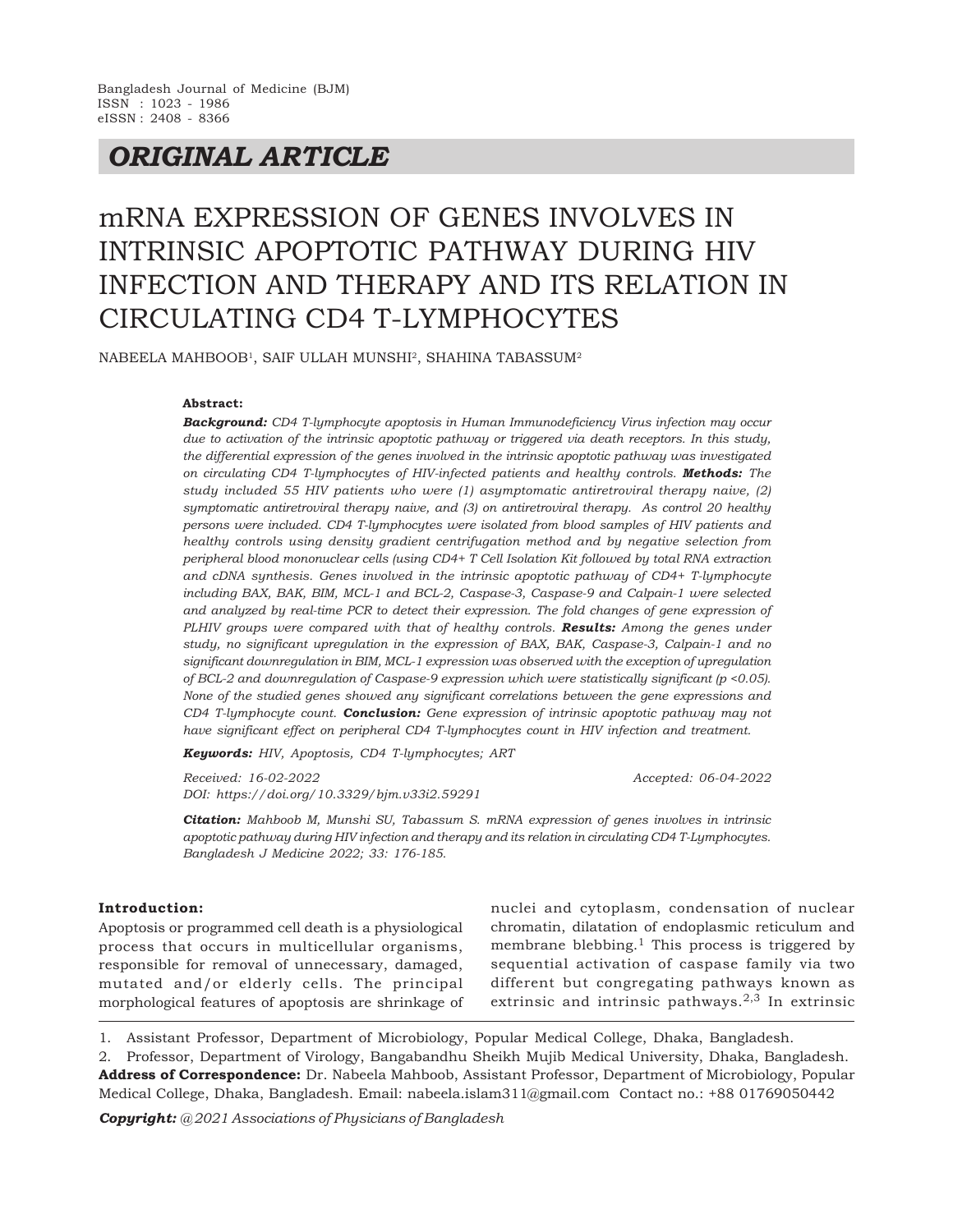pathway, death receptor ligands like TNF-", TRAIL activates death receptors and thus formation of a death-inducing signaling complex (DISC) followed by activation of procaspase-8/10 and subsequent initiation of pro-apoptotic cascade of caspases.4,5 On the other hand, the intrinsic pathway which can be triggered by various stresses, including DNAdamaging agents, activation of oncogenes, overload of  $Ca^{2+}$ , deprivation of growth factors and can be dominantly controlled by Bcl-2 protein family.6 This mitochondria-controlled cell death is a two-step process. In the initial step, upon appropriate stimulus mentioned above, an increase in mitochondrial permeability occurs which results in release of apoptogenic factors through the outer membrane and disrupts the electrochemical gradient of inner membrane of mitochondria. This disorder is sensed by a multiprotein complex called mitochondrial permeability transition pore (mPTP) which resides at the junction of inner and outer mitochondrial membranes.7 This mitochondrial dysfunction causes disruption of plasma membrane integrity and/or the activation of specific apoptogenic proteases i.e., caspases by mitochondrial proteins like cytochrome c that leaked into the cytosol. $8$  To complete apoptosis, this released cytochrome c assembled with apoptotic protease activating factor 1 (APAF1) and pro-caspase 9 and produce 'apoptosome' (a caspase activating multiprotein complex). This 'apoptosome' activates caspase-3 and executes apoptosis.<sup>9</sup>

Deregulation of these apoptotic pathways is central to various diseases, including Human Immunodeficiency Virus (HIV) infection being one of them. HIV principally infects T helper (Th) cells and cells of the monocyte or macrophage lineage, which express the CD4 cell surface protein. The gradual and selective loss of the CD4 subset of T-lymphocytes, the key component of innate and adaptive immune response, is the central feature of the pathogenesis of HIV which correlates with the progression from asymptomatic HIV infection to Acquired Immune Deficiency Syndrome (AIDS).<sup>10</sup> It has been suggested that apoptosis plays a dominant role in CD4 T-lymphocyte depletion during HIV-1 infection.<sup>11</sup> Though it has been reported that CD4 T-lymphocytes turnover is rapid in HIV-1-infected individuals and correlates with a high degree of viral replication, $12,13$ the majority of dying CD4 T-lymphocytes are not productively infected and appear to undergo bystander apoptosis.<sup>14,15</sup> There is relatively little information concerning the potential role of intrinsic pathway of apoptosis in human primary peripheral CD4 Tlymphocytes in HIV-infected patients. Some microarray studies demonstrated the apoptosis-regulating genes in intrinsic pathway were not differentially expressed in a consistent pattern in activated CD4 T-cells from HIV positive versus healthy donors.<sup>16-18</sup>

Intrinsic apoptotic pathway relies largely on the B-Cell Lymphoma-2 (BCL-2) family related pro-apoptotic genes e.g., BCL-2-associated X protein (BAX), BCL-2

homologous antagonist/killer (BAK), BCL2- Interacting mediator of cell death (BIM), the antiapoptotic genes e.g., Myeloid Cell Leukemia-1 (MCL-1) and B-cell lymphoma-2 (BCL-2) proteins.<sup>19,20</sup> The expression of genes plays a key role in the response of cells to death-inducing stimuli. A growing body of evidence indicates that the levels of numerous deathrelated genes can be induced during apoptosis.21 The integration of cellular signals from diverse apoptotic pathways requires the finely balanced expression of pro- versus anti-apoptotic proteins. Gene expression patterns of pro- and anti-apoptotic genes, established by the levels of transcription<sup>22</sup> as well as alternative splicing, $2^3$  can dictate the life-or-death decisions of cells. Presently, there is no or limited data on expression of genes involved in the intrinsic apoptotic pathway in peripheral CD4 T-lymphocytes during different stages during HIV infection and therapy. Much of the experimental data of present date relies on *in vitro* or *ex vivo* cellular or tissue models, which necessarily do not mimic the immunologic complexity in peripheral CD4 T-lymphocytes of an HIV-infected person.24 However, previous studies aimed at investigating the HIV-1-induced modulation of host gene expression have been mostly performed in established human cell lines.<sup>11</sup> Studies have identified numerous viral components, Tat, Nef, Vpr and gp120 that can induce apoptosis via different pathways at least under *in vitro* conditions.25-28 In fact, gene profile analysis has shown that a number of genes associated with both extrinsic and intrinsic pathways29,30 are modulated after infection of cell lines with HIV *in vitro*, while data *ex vivo* from patients have only partially revealed which genes could be involved in the apoptotic response to HIV infection. In particular, previously investigations in HIV patients were focused on single or strictly related extrinsic apoptotic pathway.18,31

In addition, there is lack of information about the changes in gene expression of intrinsic apoptotic pathway after the initiation of antiretroviral therapy (ART). Thus, this study was taken to observe whether there was any difference between the expressions of gene involved in intrinsic apoptotic pathway of circulating CD4 T lymphocytes in blood of HIV patients and whether that expression was changed after the initiation of ART or not. This is the first study in our country to measure and compare the levels of mRNA expression profile of genes involved in the intrinsic apoptotic pathway of CD4 T-lymphocytes - the proapoptotic genes BAX, BAK, and BIM, the anti-apoptotic gene BCL-2, MCL-1 and the protease genes e.g., Caspase-9, Caspase-3, Calpain-1 during the course of HIV infection among patients on ART and compared their gene expression with those of healthy controls.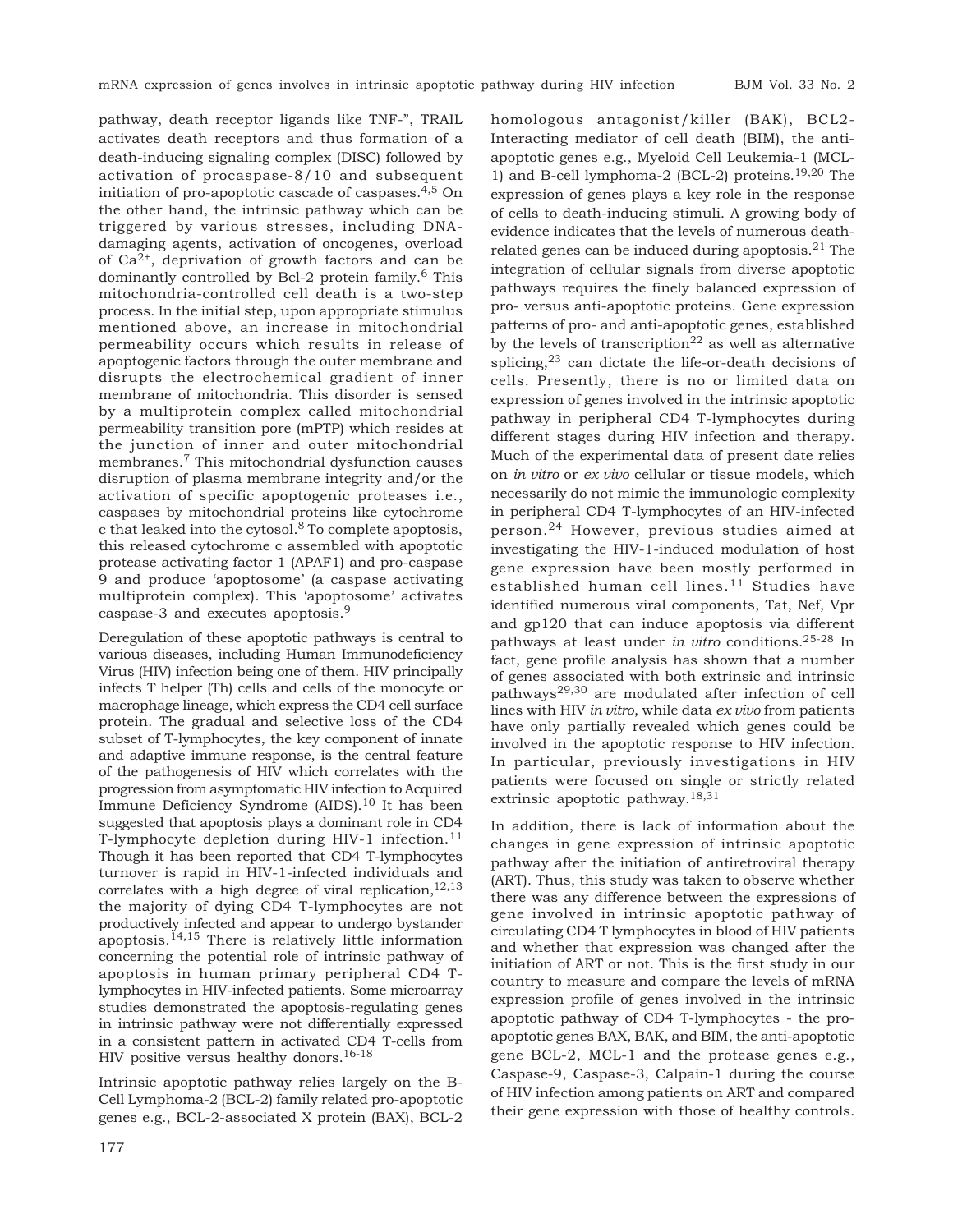#### **Methods:**

#### **Study period and subjects:**

This cross-sectional analytical study was conducted from July 2015 to June 2016 at Department of Virology, BSMMU. The selected study participants comprised of 55 Serologically confirmed (by both rapid test and ELISA) HIV infected patients and 20 healthy adult individuals negative for HIV antibody and clinically free from any signs of acute or chronic infection for > 3 months. The purposive sampling technique was applied to recruit HIV infected patients and healthy controls for the study. The HIV patients were divided into 3 groups based on their clinical data, history of ART and CD4 T-lymphocyte count. They were as follows: (1) Asymptomatic (CD4+ T-cells >200/ ìl, n=16) ART naive, (2) Symptomatic (CD4+ T-cells <200/ìl, n=14) ART naive, (3) patients on ART (>2 years, n=25) irrespective of symptom. The ART receiving patients were either on a regimen of AZT (Zidovudine) + 3TC (Lamivudine) + NVP (Nevirapine) or AZT + 3TC + EFV (Efavirenz) according to the National ART guidelines.**32** Those patients who were on antitubercular therapy or with other co infections like viral hepatitis were excluded from the study to avoid the dilemma as *apoptosis* of T cells is enhanced in patients with *Tuberculosis and Hepatitis.*

#### **Specimen collection and laboratory work**

Blood samples of HIV positive patients were collected from Ashar Alo Society, a community based nongovernment registered organization of People Living with HIV/AIDS (PLHIV), Dhaka and blood samples of healthy controls were collected at the Department of Virology. The laboratory works were performed at the Department of Virology, BSMMU, Shahbag, Dhaka. Following aseptic precaution, approximately 5 ml of venous blood was collected from all the study subjects. After collection, each blood sample was divided in to two parts – 4 ml was collected in sodium heparin containing Vacutainer (BD Biosciences, USA) for separation of CD4 T-lymphocytes and 1 ml in K+EDTA coated vacutainer for CD4 T–Lymphocyte count.

#### **Measurement of CD4 T-lymphocytes:**

CD4 T-lymphocyte count was performed (Beckman coulter, USA) commercially at Armed Forces Institute of Pathology (AFIP), Dhaka.

#### **Isolation of CD4 T-lymphocytes:**

Isolation of CD4 T-lymphocytes was performed according to the procedure described by Dieckmann *et al*. and Dagur *et al*. **33,34** Peripheral blood

mononuclear cells (PBMCs) were separated from blood samples by density gradient centrifugation using Ficoll Histopage-1077 (Sigma-Aldrich, St. Louis, MO, USA). Afterwards, cell counting was performed in a Neubauer chamber and number of cells was adjusted  $\frac{\text{tol0}^6 \text{ cells}}{\text{ml}}$  in all samples and the cell pellet was re-suspended in phosphate buffer saline. CD4 Tlymphocytes were isolated from PBMCs with a negative CD4 T cell isolation kit. Antibody mixture (mouse IgG antibodies, Life Technologies, California) against the non-CD4+ T-lymphocytes were added and incubated for 20 minutes. Pre-washed Dynabeads (Depletion MyOne™ Dynabeads®, Life Technologies, California) were added and incubated 15 minutes. The tube was placed in the magnetic rack for 2 minutes and then supernatant containing the untouched human CD4 T-lymphocytes was transferred, to a new larger tube. The cell suspension was proceeded for extraction of total mRNA.

#### **Total RNA isolation from CD4T-lymphocytes:**

Total RNA was extracted from the isolated CD4Tlymphocytes by Total RNA mini kit (Geneaid, Taiwan). Tube containing isolated CD4T-lymphocytes was centrifuged at 300g for 5 minutes. Supernatant was discarded and the cell pellet was mixed with RB Buffer and ß-mercaptoethanol and incubated for 5 minutes for lysis of cells. The sample lysate was mixed with 70% ethanol prepared in ddH2O, shaken vigorously and transferred to the RB Column and centrifuged. The flow-through was discarded and RB Column was washed by Wash Buffer W1 and Wash Buffer (absolute ethanol). Finally, RNase-free water was added and centrifuged to elute the purified RNA. Quantity and purity of the isolated RNA were measured using a NanoDrop 2000 UV-Vis spectrophotometer (Thermo Scientific, USA).

#### **Quantitative real-time PCR (qPCR):**

For the cDNA synthesis, 500 ng total RNA was reverse transcribed using M-MuLV Reverse Transcriptase (Solis BioDyne, Estonia) and oligo (dT) for first strand cDNA synthesis. After mixing extracted mRNA with oligo(dT) incubation was done in water bath at 70æ%C for 10 minutes and then placed in ice for 10 minutes. Mastermix was added gently and again incubated at 37æ%C for 60 minutes in water bath. Gene expression was performed by Step One PCR machine (Applied Biosystem, USA) using the HOT FIREPol EvaGreen qPCR Mix Plus (ROX) (Solis Biodyne, Estonia). The forward and reverse primers and the annealing temperature for all the genes under the present study are given in Table I.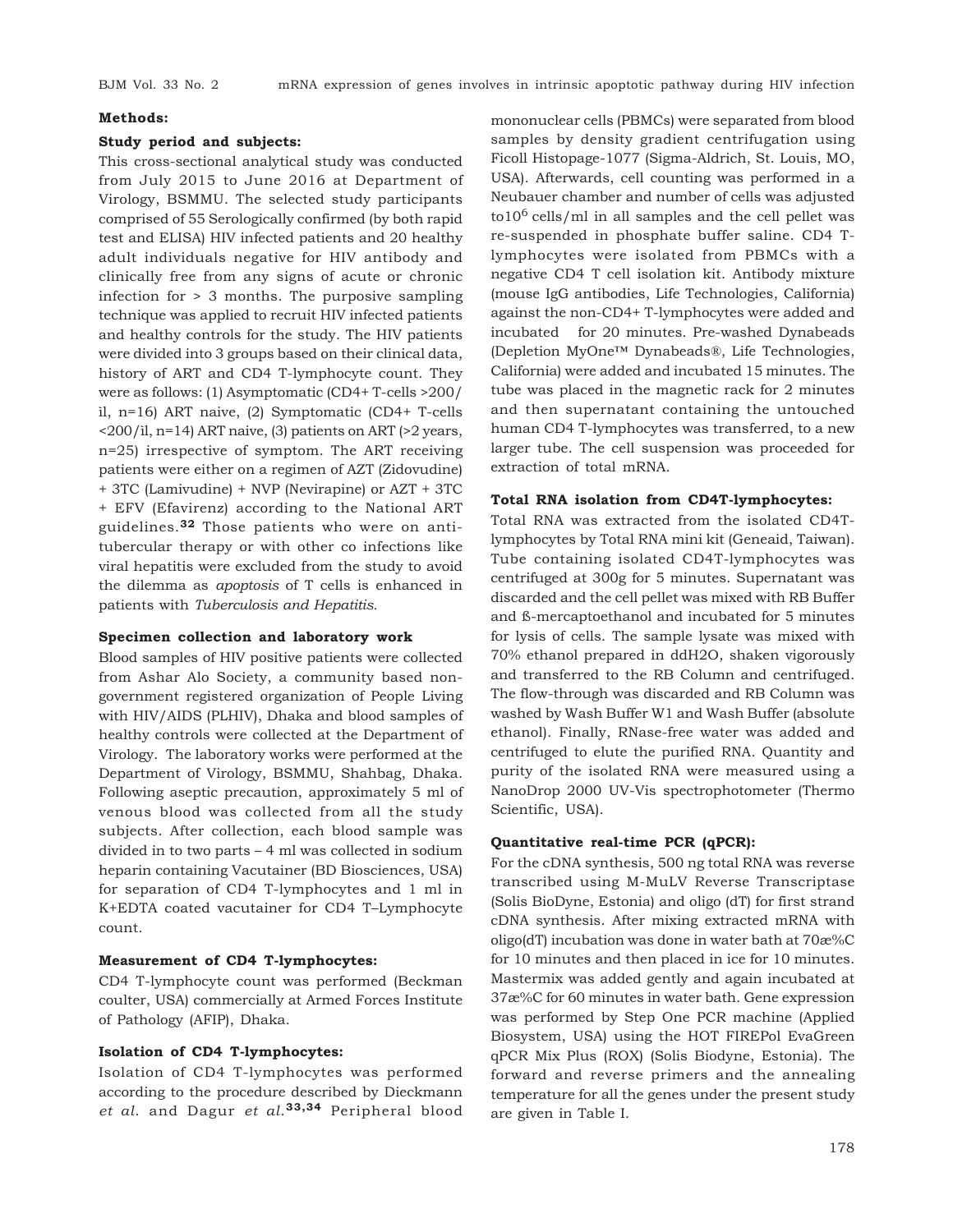| Forward $(51-31)$             | $Reverse(51-31)$            | Annealing temperature |
|-------------------------------|-----------------------------|-----------------------|
| <b>ATCCCATCACCATCTTCCAG</b>   | <b>ATGAGTCCTTCCACGATACC</b> | $55^{\circ}$ C        |
| <b>TTCTGACGGCAACTTCAACTGG</b> | GAGGAAGTCCAATGTCCAGC        | $52^{\circ}$ C        |
| <b>GCTCCCAACCCATTCACTAC</b>   | <b>TCCCTACTCCTTTTCCCTGA</b> | $55^{\circ}$ C        |
| TGGCAAAGCAACCTTCTGATG         | GCAGGCTGCAATTGTCTACCT       | $55^{\circ}$ C        |
| GGGCAGGATTGTGACTCTCATT        | GATGCAGCTTTCTTGGTTTATGG     | $55^{\circ}$ C        |
| CCGGGACTTCATACGTGAGT          | AGGTGCCCTCGTAAAATGTG        | $52^{\circ}$ C        |
| TTCAGAGGGGATCGTTGTAGAAGTC     | CAAGCTTGTCGGCATACTGTTTCAG   | $52^{\circ}$ C        |
| <b>TCAGGCTCTTCCTTTGTTCAT</b>  | CTTTGCTGCTTGCCTGTTAG        | $55^{\circ}$ C        |
|                               |                             |                       |

**Table-I** *Primer sequences*

All the PCR reactions were as follows: One cycle of denaturation for 15 min at 95°C, then 40 cycles were as follows: (i) denaturation at95°C for 15 seconds, (ii) annealing at specific temperature for each gene mentioned above for 30 seconds, and (iii) extension for 30 seconds at 72°C. The Glyceraldehyde 3 phosphatedehydrogenase (GAPDH) was used as internal control to normalize the PCR reactions of selected genes. All the real-time PCR reaction for each gene of a sample was run in triplicate. The  $C_T$ value of GAPDH (for validity of test procedure) ranged from 18.5 to 19.32, and mean difference between different study groups were not significant (p>0.05). In every set of reactions, no template control (NTC) was included as negative controls.

#### **Statistical analysis:**

The threshold cycle values (CT) were measured to detect the threshold of each of genes of interest and GAPDH gene in all samples. Data expressed as CT values of the genes under study were normalized to GAPDH and fold change values were determined via the  $2^{--}$ <sup> $\text{ct}$ </sup> method.<sup>35</sup> To correct inter assay variance, mean of studied genes of healthy control group was set to 1 for each gene, and the fold change values of the genes in HIV subjects were expressed relative to this set mean of 1 and were compared. Results were expressed as Mean±SEM. The mean differences of gene expression between groups and within groups were analyzed by one-way analysis of variance (ANOVA). Statistical analysis was performed using the SPSS 19.0 software, and results with P<0.05 were considered as significant.

#### **Ethics statement:**

The study was approved by the Institutional Review Board (IRB) of Bangabandhu Sheikh Mujib Medical University (BSMMU), Bangladesh (BSMMU/2015/ 14245). Before collection of blood sample from the study subjects, informed written consent was obtained from each of the participants. The data was collected through a predesigned questionnaire and the identities of the participants were kept anonymous.

#### **Results:**

The present study included a total of 55 HIV infected patients among which 32 (58.18%) were males and 23 (41.82%) were females. A total of 20 healthy subjects of which 8 (40%) were males and 12 (60%) were females were included as control. The mean ages (mean± SD) of healthy controls, asymptomatic group, symptomatic group and patients on ART were 33±10.86, 30.875±9.17, 37.5±10.13 and 39.92±10.49 respectively. The range of CD4 T-lymphocyte count among asymptomatic group was 215-1530 cells/µl, 8- 94 cells/µl among symptomatic group and 266-1563 cells/µl among ART receiver groups. Though there was no specific clinical signs and symptoms reported from the asymptomatic patients and patients who were on ART, the symptomatic patient group had several complaints. The common complaints among patients of the symptomatic group were- oral infections (55%) followed by skin infections (40%), fever (10%), respiratory tract infections (20%), sexually transmitted infections (10%), diarrhea (35%) and fever with diarrhoea (10%). The minimum duration of ART intake was >2 years among ART receiving patients

**Changes in mRNA expression of BCL-2 pro apoptotic gene family:** In CD4 T-lymphocytes, there was no significant difference in the expression of BAX, BAK-1 and BIM gene. The expression of BAX gene was slightly up regulated 1.11 ( $\pm$ 0.26) fold in  $>$  200 CD4 T-cells/µl group or unchanged 1.03 (±0.29) fold in < 200 CD4 T-cells/ $\mu$ l group and 1.05 (±0.12) fold in ART receiver group (p > 0.05) (Figure-1a). BAK gene expression was slightly up-regulated 1.51 (±0.39) fold, 1.25 ( $\pm$ 0.31) fold and 2.02 ( $\pm$ 0.28) fold respectively among the 3 PLHIV groups in comparison to healthy controls (p > 0.05) (Figure-1b). However, BIM gene expression was slightly down regulated 0.66 (±0.11) fold,  $0.60$  ( $\pm 0.10$ ) fold, and  $0.51$  ( $\pm 0.07$ ) fold respectively among the 3 PLHIV groups (Figure-1c).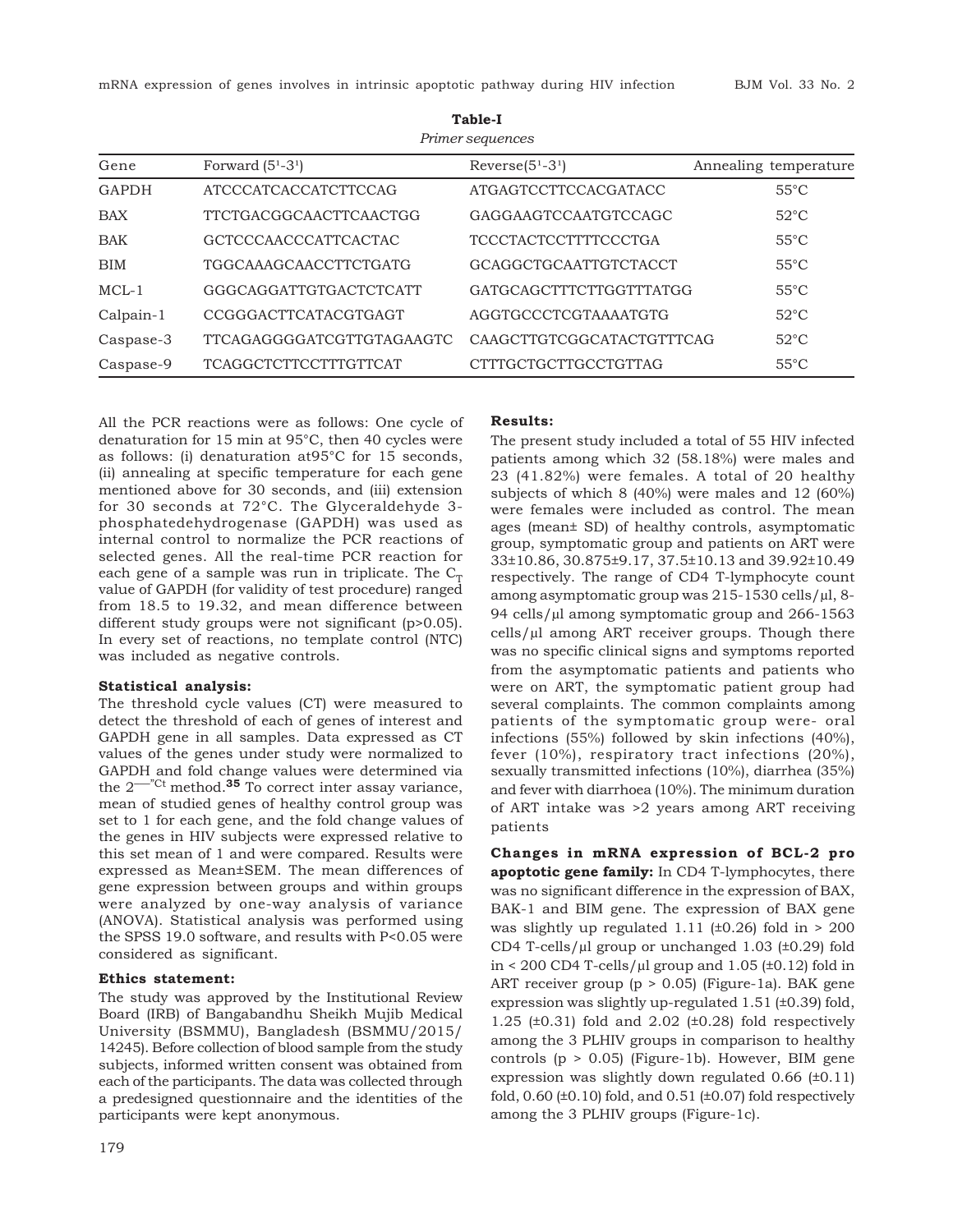

**Fig.-1:** *Changes in the Bcl-2 family pro-apoptotic gene expression among the study groups.*

**Changes in expression of anti-apoptotic gene MCL-1 and BCL-2:** The anti-apoptotic gene MCL-1 expression showed slight downregulation of 0.72 (±0.10), 0.76 (±0.11), and 0.78 (±0.07) fold among all 3 PLHIV groups respectively, and these expression changes were not significant when compared with healthy controls (p > 0.05) (Figure- 2a). Bcl-2 expression was significantly up-regulated 2.15 (±0.46) fold in  $> 200$  CD4 T-cells/ $\mu$ l group, 2.49 (±0.53) fold in **Changes in expression of genes of proteases family (Caspase and Calpain 1):** Caspase-3 expression was slightly up regulated 1.07 fold (±0.26), 1.17 (±0.27) fold and 1.21 (±0.17) fold among all 3 PLHIV groups respectively, and these expression changes were not significant when compared with healthy controls (p > 0.05) (Figure-3a). Caspase-9 gene expression showed significant down-regulation 0.50



**Fig.-2:** *Anti apoptotic gene Mcl-1 and Bcl-2 expression among the study groups.*

 $<$  200 CD4 T-cells/ $\mu$ l group and 1.08 ( $\pm$ 0.12) fold in ART receiver group. In comparison with healthy control, the differences in  $> 200$  CD4 T-cells/ $\mu$ l group and  $\langle 200 \text{ CD4}$  T-cells/ $\mu$ l group were statistically significant (p < 0.05). The ART receiver group showed down regulation of expression compared to > 200 CD4 T-cells/µl group and < 200 CD4 T-cells/µl group and the differences in expression were statistically significant ( $p < 0.05$ ) (Figure- 2b).

 $(\pm 0.10)$  fold in > 200 CD4 T-cells/ $\mu$ l group and 0.47  $(\pm 0.08)$  fold in ART receiver groups (p<0.05), whereas, 0.58 ( $\pm$ 0.12) fold change in < 200 CD4 T-cells/ $\mu$ l group which was not significant ( $p > 0.05$ ) (Figure- 3b). Calpain-1 gene expression was slightly up-regulated 1.51 (±0.31 fold), 1.77 (±0.33) fold and 1.50 (±0.17) fold respectively among the 3 PLHIV groups  $(p > 0.05)$ (Figure- 3c).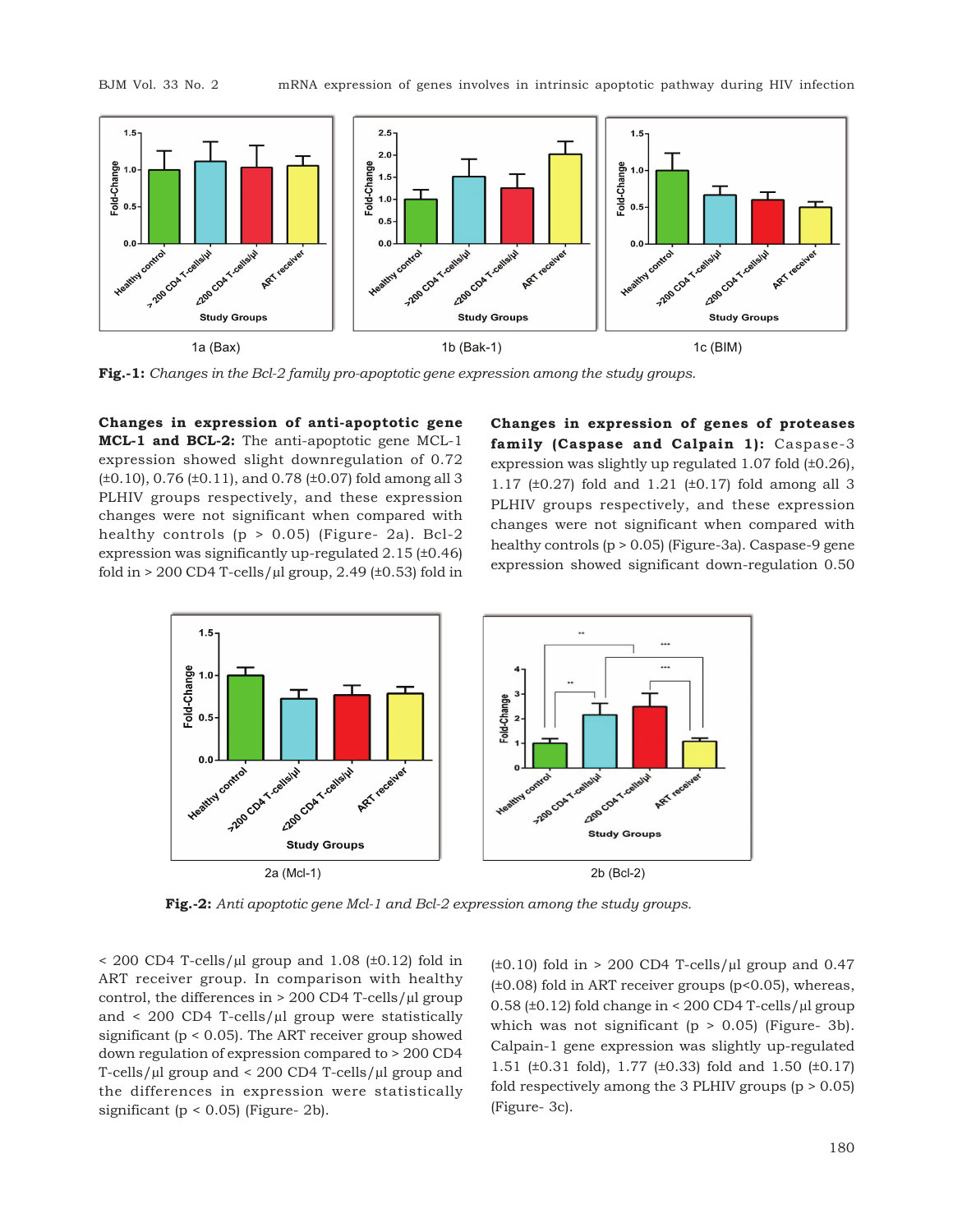

**Fig.-3:** *Proteases gene (Caspase-3, Caspase-9 and Calpain-1) expression among study groups.*

**Correlation of studied gene expressions with CD4 T-lymphocyte count:** The Pearson's correlation (r) test for expression of studied genes in different groups of patients with the CD4 T-lymphocyte counts revealed no statistically significant correlation (p > 0.05)

#### **Discussion:**

HIV-1 infection is characterized by a slow but progressive death of CD4 T-lymphocytes, which are the key players of the immune system that coordinate the humoral and cellular responses.<sup>11</sup> However, the exact mechanisms leading to such a dramatic depletion of CD4 T-lymphocytes *in vivo* is not well understood, although it has been proposed that this phenomenon is multifactorial. It has been suggested that apoptosis plays a dominant role in the observed HIV-1-mediated CD4 T-lymphocyte depletion.<sup>11</sup> In HIV-positive patients, less than 1% of CD4 Tlymphocytes are infected in peripheral blood $12$  that constitutes only a minor contributing source.

Though the pathways of CD4 T-lymphocyte death in HIV infection are many, the response to death signals varies depending on cell type, activation or developmental stage of the cell, as well as the chemical or physical environment.36 The phenotypic and molecular definitions of apoptosis have evolved significantly over time, and there is increasing recognition of overlap between alternate mechanisms of cell death.24 There is relatively little information concerning the potential role of intrinsic pathway of apoptosis in human primary peripheral CD4 Tlymphocytes in HIV-infected patients. Thus, one of the key questions is whether apoptosis is dependent on the modulation of pro- or of anti-apoptotic genes involving intrinsic apoptotic pathway or not. Moreover, currently there is no data regarding these gene

expressions in peripheral CD4 T-lymphocytes among Bangladeshi people living with HIV.

In present study, expressions of the major genes of intrinsic apoptotic pathway were analyzed in CD4 T lymphocytes isolated from HIV-infected patient. In CD4 T-lymphocytes, no significant change in the expression of BAX, BAK, Caspase-3, Calpain-1, BIM and MCL-1 was observed in any of the groups with the exception of significant upregulation of BCL-2 and down regulation of Caspase-9 expression. Therefore, these findings indicate that during HIV infection from the point of gene expression, the intrinsic apoptotic pathway in peripheral CD4 T lymphocyte is not altered. It has been established that HIV-1 can induce apoptosis in CD4+ T lymphocytes by distinct pathways.37 However, there is still controversy about the precise mechanism and whether apoptosis is occurring in infected cells,38,39 uninfected bystander cells,40 or both. The vast majority of T cells undergoing apoptosis in peripheral blood of HIV patients are uninfected $41$  even though apoptosis is seen in peripheral CD4 lymphocytes.42 Apoptosis of uninfected bystander T cells is caused by activationinduced cell death of mature T cells following chronic immune activation, in addition to HIV-1-mediated mechanisms.43,44 Apoptosis of circulating CD4T cells has not been consistently found to correlate with HIV viral load.45 It has been observed in lymph nodes collected from HIV-infected children and SIV-infected macaques that apoptosis occurs predominantly in bystander cells and not in the productively infected cells themselves.<sup>46</sup>

The majority of the genes of intrinsic apoptotic pathway of peripheral CD4 T-lymphocytes demonstrated small changes or no change in CD4 Tlymphocytes isolated from HIV positive individuals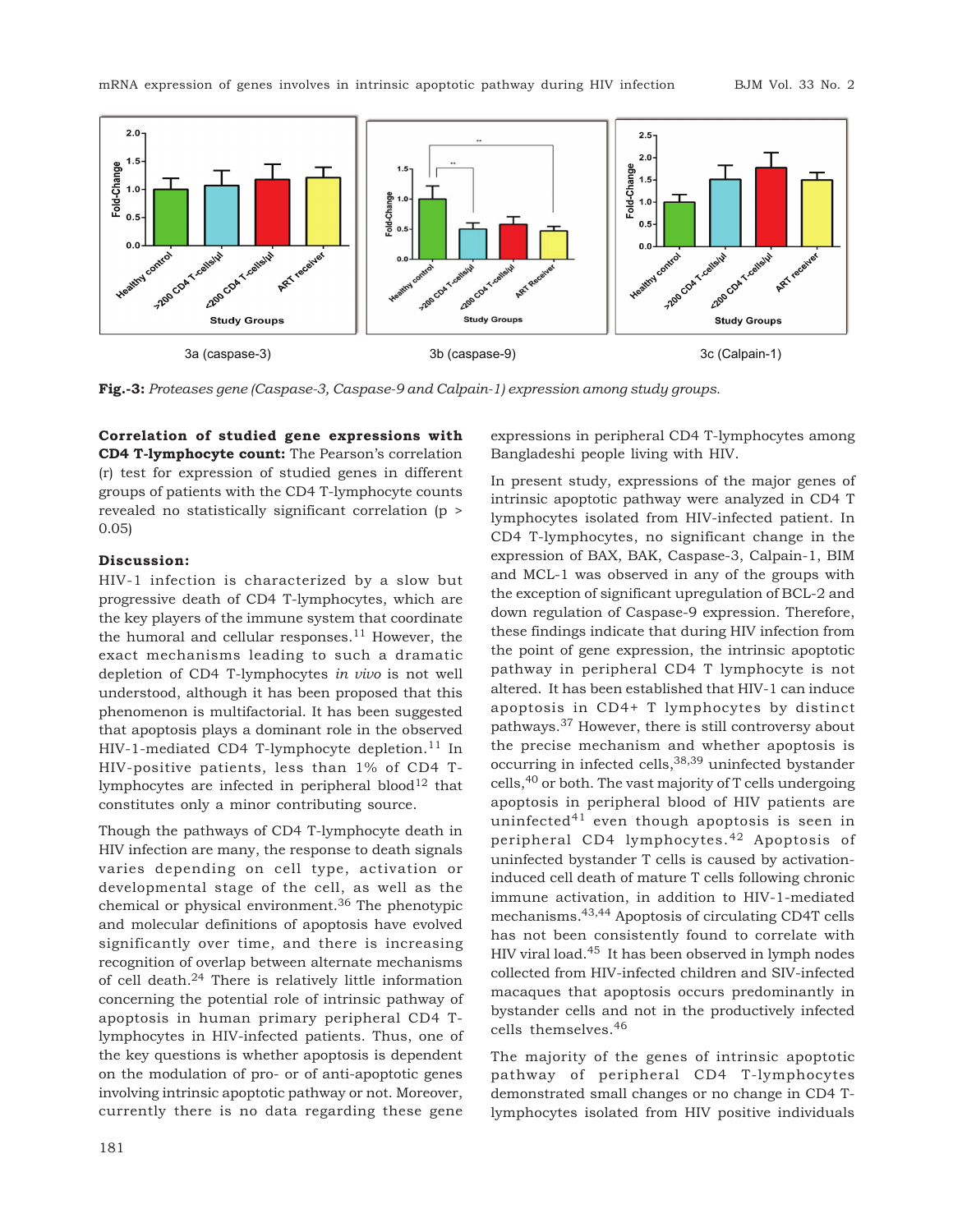in the present study. In present study, the expression of pro-apoptotic BAK in CD4 T-lymphocytes, gene was not significantly up regulated among all HIV patient groups which was also observed in a similar kind of microarray study.16 Though previous study demonstrated increased gene expression of Caspases-9 in a CD4 T- cell line infected with  $HIV,47$ significant down regulation of Caspase-9 was observed in peripheral CD4 T-lymphocytes in the present study. Caspase activation is the central event in the intrinsic apoptosis pathway with activation of the caspase cascade via activation of Caspase-9 as an initiator caspase (Parrish *et al*., 2013).48 A previous study demonstrated increased gene expression of Caspases-9 in a CD4 T- cell line.<sup>29</sup> But in the present study, significant downregulation of Caspase-9 displayed no significant hallmarks of intrinsic apoptosis in peripheral CD4 T-lymphocyte in HIV-1-infection.

There is no data regarding Mcl-1 gene expression of CD4 T-lymphocytes in HIV infection. In the present study, no significant down regulation was observed in the expression of Mcl-1 gene in CD4 T-lymphocytes. The expression of calpain is particularly low in resting lymphocytes; however, it has been shown that synthesis and secretion of calpain occurs in active lymphocytes, particularly in T cells Interferon-gamma induced calpain mRNA and protein in U-937 and THP-1 cells.49 In the present study, it was observed that the expression of anti-apoptotic gene Bcl-2 was significantly up-regulated, whereas, Bax was unchanged. A previous study performed in peripheral CD4 T-lymphocyte demonstrated similar findings that support the present study.<sup>17</sup> The Primary CD4 Tlymphocytes infected with HIV showed damages in mitochondria induced by the intrinsic pathway of apoptosis where it was proposed that permeabilization of mitochondrial membrane may be a consequence of the activation of the p53 pathway which upon phosphorylation, induces up-regulation of Bax and may finally translocate to the mitochondrial membrane and promote apoptosis.39 In fact, HIV-1 infection induces genotoxic stresses linked to p53 activation in CD4+ T cells due to by integration mediateddsDNA strands break, secretion of interferons and expression of HIV-1 proteins.<sup>50-52</sup> The higher levels of expression and activation of p53 were reported in both primary CD4+ T cells and latently infected cell lines,  $11,53$  which in turn may activates targets p53genes, leading to cell apoptosis.39 HIV-1 envelope induces activation of the proapoptotic proteins p53 and Puma as transcriptional activator, leading to Bax/ Bak activation and inhibition of Bcl-2.39,54

Interestingly, this up-regulation of p53 occurs exclusively in the HIV expressing primary CD4+ T cells population but not in uninfected bystander primary CD4 T cells.<sup>11</sup> Therefore, it is speculated that the observed unchanged level of BAX in CD4 Tlymphocytes may be due to no significant change in level of p53 in bystander primary CD4 T cells. A previous study performed in peripheral CD4 Tlymphocytes demonstrated similar findings that support the present study.<sup>17</sup> Increase gene expression of Bcl-2 in the present study may be explained by some previous studies performed in HeLa and Jurkat cells, which demonstrated the ability of endogenous expression of Tat protein of HIV to differentially modulate cellular responses to apoptotic signaling with increased expression of gene Bcl-2, that enhances cellular survival.55,56 The inhibitiory effect of Bcl-2 gene in apoptosis may be inefficient because HIV protease may cleave and inactivate Bcl-2 and cause apoptosis.<sup>57</sup>

The features of gene expression of intrinsic apoptotic pathway of peripheral CD4 T lymphocytes observed in present study were a little bit puzzling. Thus, the observed results of the present study, displayed no significant hallmarks of intrinsic apoptosis in peripheral CD4 T-lymphocytes in HIV-1-infection. The observed changes in expression of genes do not suggest any obvious trend toward either increased or decreased intrinsic apoptosis in peripheral CD4 Tlymphocytes in different stages of HIV infection and even after initiation of ART. Therefore, the findings of the present study showed that altered gene expression of intrinsic apoptotic pathway may not be true for ongoing apoptosis of peripheral CD4 Tlymphocytes. The differential gene expression at cellular level was not confirmed by protein level activity which is one of the limitations of the present study.

#### **Conclusion:**

Differential expression of genes related with intrinsic apoptotic pathway in CD4 T lymphocytes was seen as expected. However, gene expression of intrinsic apoptotic pathway in peripheral CD4+ T-lymphocytes may not be responsible for apoptosis in HIV infection. More studies are needed to investigate the effects of gene expression at cellular level and must be confirmed by protein level activity. Our study is limited by the fact that we did not analyse the activity of relevant transcription factors and posttranscriptional regulation. These questions need to be examined in a follow-up study.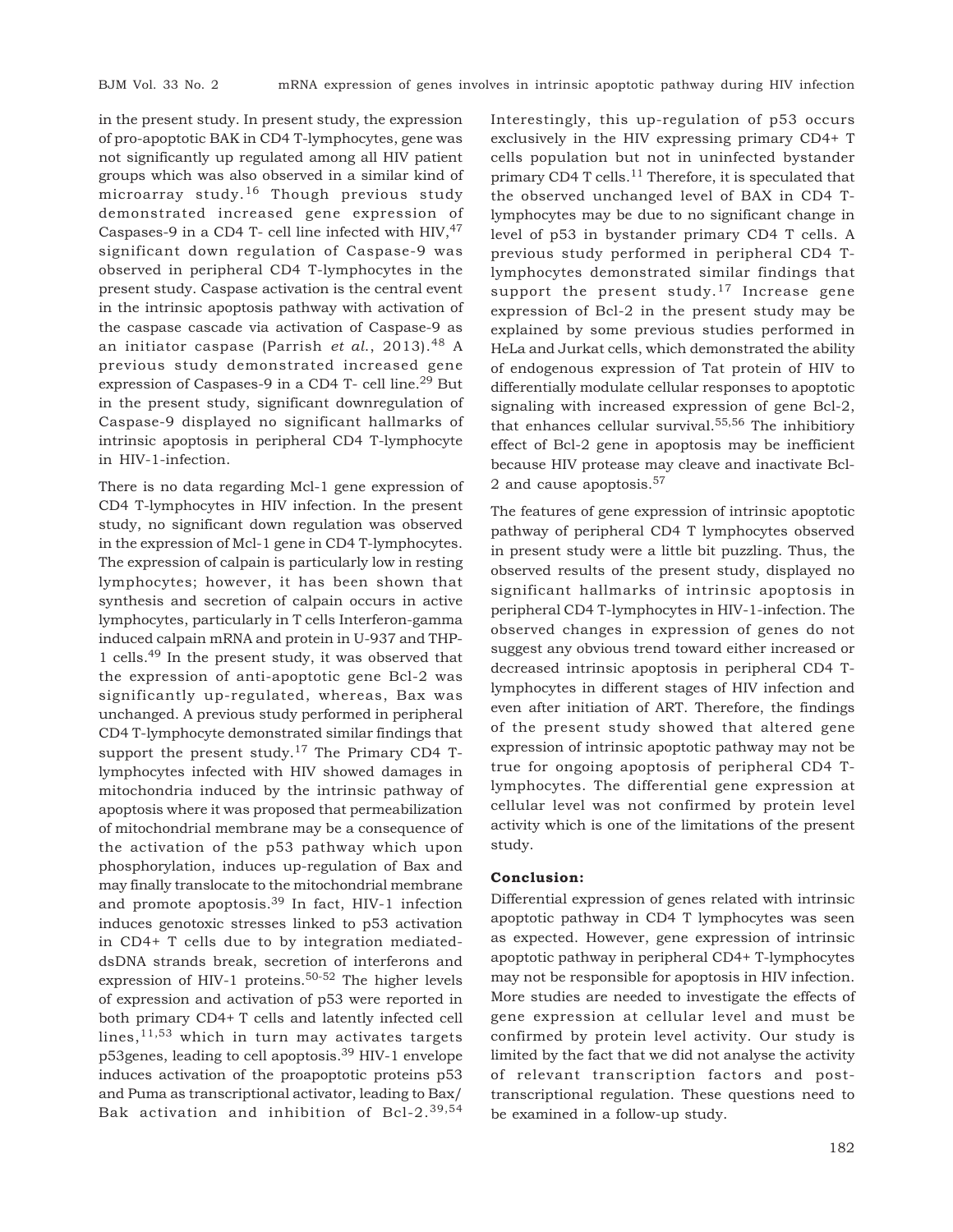#### **Conflict of Interest:**

The authors stated that there is no conflict of interest in this study.

### **Funding:**

No specific funding was received for this study.

#### **Acknowledgements:**

We gratefully appreciate the help of Department of virology, *Bangabandhu Sheikh Mujib Medical University, Dhaka*

#### **References:**

- 1. Hotchkiss RS, Strasser A, McDunn JE, Swanson PE. Cell death. N Engl J Med 2009; 361:1570-83. https://doi.org/10.1056/NEJMra0901217 PMid:19828534 PMCid:PMC3760419
- 2. Adams JM. Ways of dying: multiple pathways to apoptosis. Genes Dev 2003; 17: 2481-95. https:// doi.org/10.1101/gad.1126903 PMid:14561771
- 3. Shi Y. Mechanical aspects of apoptosome assembly. Curr Opin Cell Biol 2006; 18: 677-84. https:// doi.org/10.1016/j.ceb.2006.09.006 PMid:17046227
- 4. Lavrik IN, Eils R, Fricker N, Pforr C, Krammer PH. Understanding apoptosis by systems biology approaches. MolBiosyst 2009; 5: 1105-11. https:// doi.org/10.1039/b905129p PMid:19756299
- 5. Lavrik IN. Systems biology of apoptosis signaling networks. Curr Opin Biotechnol 2010; 21: 551-55. https://doi.org/10.1016/j.copbio.2010.07.001 PMid:20674332
- 6. Hassan M, Watari H, AbuAlmaaty A, Ohba Y, Sakuragi N. Apoptosis and molecular targeting therapy in cancer. Biomed Res Int 2014; 2014: 150845. https:/ /doi.org/10.1155/2014/150845 PMid:25013758 PMCid:PMC4075070
- 7. Zamzami N, Kroemer G. The mitochondrion in apoptosis: how Pandora's box opens. Nat Rev Mol Cell Biol 2001; 2: 67-71. https://doi.org/10.1038/ 35048073 PMid:11413468
- 8. Kluck RM, Bossy-Wetzel E, Green DR, Newmeyer DD. The release of cytochrome c from mitochondria: a primary site for Bcl-2 regulation of apoptosis. Science 1997; 275: 1132-36. https://doi.org/ 10.1126/science.275.5303.1132 PMid:9027315
- 9. Zou H, Henzel WJ, Liu X, Lutschg A, Wang X. Apaf-1 a human protein homologous to C. elegans CED-4, participates in cytochrome c-dependent activation of caspase-3. Cell 1997; 90: 405-13.https://doi.org/ 10.1016/S0092-8674(00)80501-2 10. Muthumani K, Choo AY, Hwang DS, Chattergoon MA, Dayes NN, Zhang D, et al. Mechanism of HIV-1 viral protein R-induced apoptosis. Biochem Biophys Res Commun 2003, 304: 583-92. https://doi.org/10.1016/ S0006-291X(03)00631-4
- 11. Imbeault M, Ouellet M, Tremblay MJ. Microarray study reveals that HIV-1 induces rapid type-I

interferon-dependent p53 mRNA up-regulation in human primary CD4+ T cells. Retrovirology 2009, 6:5. https://doi.org/10.1186/1742-4690-6-5 PMid:19146679 PMCid:PMC2637825

- 12. Simon V, Ho DD. HIV-1 dynamics in vivo: implications for therapy. Nature Rev Microbiol 2003; 1: 181-89. https://doi.org/10.1038/nrmicro772 PMid:15035022
- 13. Hellerstein MK, McCune JM. T cell turnover in HIV-1 disease. Immunity 1997; 7: 583-89. https:// doi.org/10.1016/S1074-7613(00)80379-9
- 14. Garg H, Mohl J, Joshi A. HIV-1 induced bystander apoptosis. Viruses 2012; 4: 3020-43. https:// doi.org/10.3390/v4113020 PMid:23202514 PMCid:PMC3509682
- 15. Nardelli B, Gonzalez CJ, Schechter M, Valentine FT. CD4+ blood lymphocytes are rapidly killed in vitro by contact with autologous human immunodeficiency virus-infected cells. Proc Natl Acad Sci US 1995; 92: 7312-16. https://doi.org/ 10.1073/pnas.92.16.7312 PMid:7638187 PMCid:PMC41329
- 16. Sedaghat AR, German J, Teslovich TM, Cofrancesco J, Jie CC, Talbot CC, et al. Chronic CD4 T-cell activation and depletion in human immunodeficiency virus. Virology 2008, 82(4): 1870-83. https://doi.org/10.1128/JVI.02228-07 PMid:18077723 PMCid:PMC2258719
- 17. Scheuring UJ, Sabzevari H, Argyrios JC, Theofilopoulos N. Differential expression profiles of apoptosis-affecting genes in HIV-infected cell lines and patient T cells. AIDS 1999; 13: 167-75. https://doi.org/10.1097/00002030-199902040- 00004 PMid:10202822
- 18. Dabrowska A, Kim N and Aldovini A. Tat-induced FOXO3a is a key mediator of apoptosis in HIV-1 infected human CD4 T lymphocytes. J Immunol 2008; 181: 8460-77. https://doi.org/10.4049/ jimmunol.181.12.8460 PMid:19050264 PMCid:PMC 2665797
- 19. Moulding DA, Akgul C, Derouet M, White MR, Edwards SW. BCL-2 family expression in human neutrophils during delayed and accelerated apoptosis. J Leukocyte Biol 2001; 70: 783-92.
- 20. Akgul C, Moulding DA, Edwards SW: Molecular control of neutrophil apoptosis. FEBS Lett 2001; 487: 318-22. https://doi.org/10.1016/S0014- 5793(00)02324-3
- 21. Fesus L. Inducible gene expression in apoptosis. Cell Death Differ 1999; 6:1144-45. https://doi.org/ 10.1038/sj.cdd.4400608 PMid:10637428
- 22. Kumar S, Cakouros D. Transcriptional control of the core cell-death machinery. Trends Biochem Sci 2004; 29:193-99. https://doi.org/10.1016/ j.tibs.2004.02.001 PMid:15082313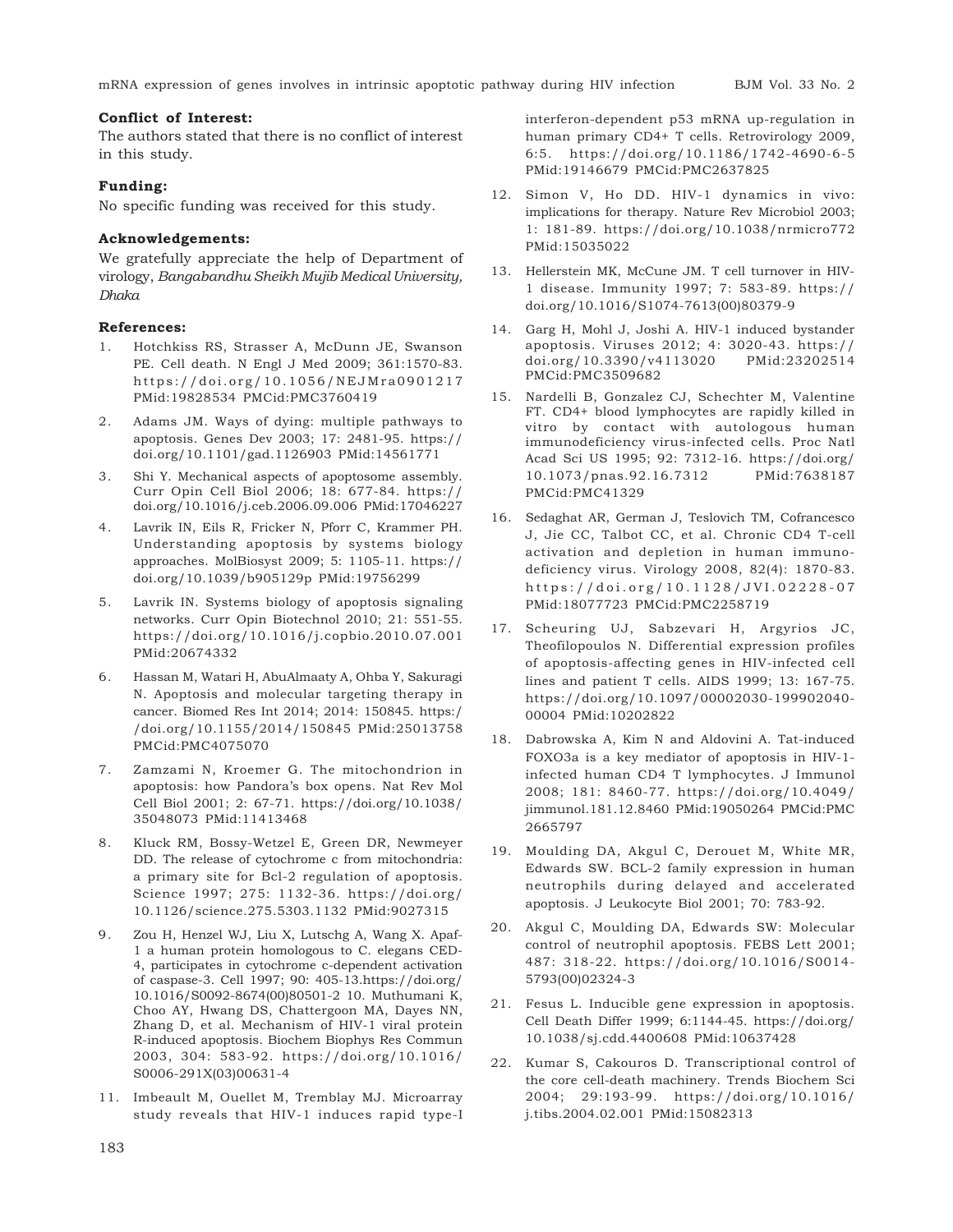BJM Vol. 33 No. 2 mRNA expression of genes involves in intrinsic apoptotic pathway during HIV infection

- 23. Schwerk C, Schulze-Osthoff K. Regulation of apoptosis by alternative pre-mRNA splicing. Mol Cell 2005; 19:1-13. https://doi.org/10.1016/ j.molcel.2005.05.026 PMid:15989960
- 24. Cummins NW, Badley AD. Anti-apoptotic mechanisms of HIV: lessons and novel approaches to curing HIV. Cell Mol Life Sci 2013; 70(18): 3355- 63. https://doi.org/10.1007/s00018-012-1239-3 PMid:23275944 PMCid:PMC3753464
- 25. Bartz SR, Emerman M. Human immunodeficiency virus type 1 Tat induces apoptosis and increases sensitivity to apoptotic signals by up regulating FLICE/caspase-8. J Virol. 1999; 73(3):1956-63. https://doi.org/10.1128/JVI.73.3.1956-1963.1999 PMid:9971775 PMCid:PMC104437
- 26. Zauli G, Gibellini D, Secchiero P, Dutartre H, Olive D, Capitani S, et al. Human immunodeficiency virus type 1 Nef protein sensitizes CD4 (+) T lymphoid cells to apoptosis via functional upregulation of the CD95/CD95 ligand pathway. Blood 1999; 93(3): 1000-10. https://doi.org/10.1182/blood. V93.3.1000. 403a12\_1000\_1010 PMid:9920849
- 27. Muthumani K, Choo AY, Premkumar A, Hwang DS, Thieu KP, Desai BM. Human immunodeficiency virus type 1 (HIV-1) Vpr regulated cell death: insights into mechanism. Cell Death Differ 2005; 12: 962- 70. https://doi.org/10.1038/sj.cdd.4401583 PMid:15832179
- 28. Cottrez F, Manca F, Dalgleish AG, Arenzana-Seisdedos F, Capron A. Priming of human CD4+ antigen-specific T cells to undergo apoptosis by HIVinfected monocytes. A two-step mechanism involving the gp120 molecule. J Clin Invest 1997; 99(2): 257- 66. https://doi.org/10.1172/JCI119154 PMid:9005994 PMCid:PMC507793
- 29. Corbeil J, Sheeter D, Genini D, Rought S, Leoni L, Du P, et al. Temporal gene regulation during HIV-1 infection of human CD4+ T cells. Genome Res 2001; 11: 1198-04. https://doi.org/10.1101/gr.180201 PMid:11435401 PMCid:PMC311116
- 30. Wen W, Chen S, Cao Y, Zhu Y and Yamamoto Y. HIV-1 infection initiates changes in the expression of a wide array of genes in U937 promonocytes and HUT78 T cells. Virus Res. 2005; 113: 26-35. https:/ /doi.org/10.1016/j.virusres.2005.04.002 PMid:15885842
- 31. Wout ABV, Lehrman GK, Mikheeva SA, O'Keeffe GC, Katze MG, Bumgarner RE, Geiss GK and Mullins JI. Cellular gene expression upon human immunodeficiency virus type 1 infection of CD4 Tcell lines. J Virol. 2003; 77(2):1392-02. https:// doi.org/10.1128/JVI.77.2.1392-1402.2003 PMid:12502855 PMCid:PMC140827
- 32. NASP (National AIDS/STD Programme) (2011). National guidelines of antiretroviral therapy Bangladesh, 1-67.
- 33. Dieckmann D, Plottner H, Berchtold S, Berger T, Schuler G. Ex vivo isolation and characterization of CD4+ CD25+ T cells with regulatory properties from human blood. J Exp Med 2001; 193(11): 1303-10. https://doi.org/10.1084/jem.193.11.1303 PMid:11390437 PMCid:PMC2193384
- 34. Dagur PK, McCoy JP. Collection, Storage, and Preparation of Human Blood Cells. Curr Protoc Cytom 2015; 5. https://doi.org/10.1002/0471142956.cy 0501s73 PMid:26132177 PMCid:PMC4524540
- 35. Livak KJ and Schmittgen TD. Analysis of relative gene expression data using real-time quantitative PCR and the 2 CT Method. Methods 2001; 25: 402- 408. https://doi.org/10.1006/meth.2001.1262 PMid:11846609
- 36. Alimonti JB, Ball TB and Fowke KR. Mechanisms of CD4+ T lymphocyte cell death in human immunodeficiency virus infection and AIDS. J Gen Virol. 2003; 84: 1649-61. https://doi.org/10.1099/ vir.0.19110-0 PMid:12810858
- 37. Varbanov M., Espert L., Biard-Piechaczyk M. Mechanisms of CD4 T-cell depletion triggered by HIV-1 viral proteins. AIDS Rev 2006; 8 (4): 221-36.
- 38. Petit F, Arnoult D, Lelièvre JD, Moutouh-de Parseval L, Hance AJ, Schneider P, et al. Productive HIV-1 infection of primary CD4+ T cells induces mitochondrial membrane permeabilization leading to a caspase-independent cell death. J Biol Chem 2002; 11; 277(2):1477-87. https://doi.org/10.1074/ jbc.M102671200 PMid:11689551
- 39. Genini D, Sheeter D, Rought S, Zaunders JJ, Susin SA, Kroemer G, et al. HIV induces lymphocyte apoptosis by a p53-initiated, mitochondrial-mediated mechanism. The FASEB J 2001; 15(1):5-6. https:/ /doi.org/10.1096/fj.00-0336fje PMid:11099484
- 40. Castedo M, Perfettini JL, Piacentini M, Kroemer G. p53-A pro-apoptotic signal transducer involved in AIDS. Biochem Biophys Res Commun 2005; 331(3):701-06. https://doi.org/10.1016/j.bbrc. 2005. 03.188 PMid:15865925
- 41. Debatin KM, Fahrig-Faissner A, Enenkel-Stoodt S, Kreuz W, Benner A, Krammer PH. High expression of APO-1 (CD95) on T lymphocytes from human immunodeficiency virus-1-infected children. Blood 1994; 83(10):3101-03. https://doi.org/10.1182/ blood.V83.10.3101a.3101a PMid:7514053
- 42. Gougeon ML, Lecoeur H, Dulioust A, Enouf MG, Crouvoiser M, Goujard C et al. Programmed cell death in peripheral lymphocytes from HIV-infected persons: increased susceptibility to apoptosis of CD4 and CD8 T cells correlates with lymphocyte activation and with disease progression. J Immunol 1996; 156(9):3509-20.
- 43. Gougeon, ML. Apoptosis as an HIV strategy to escape immune attack. Nat Rev 2003; Immunol 3:392-04. https://doi.org/10.1038/nri1087 PMid:12766761